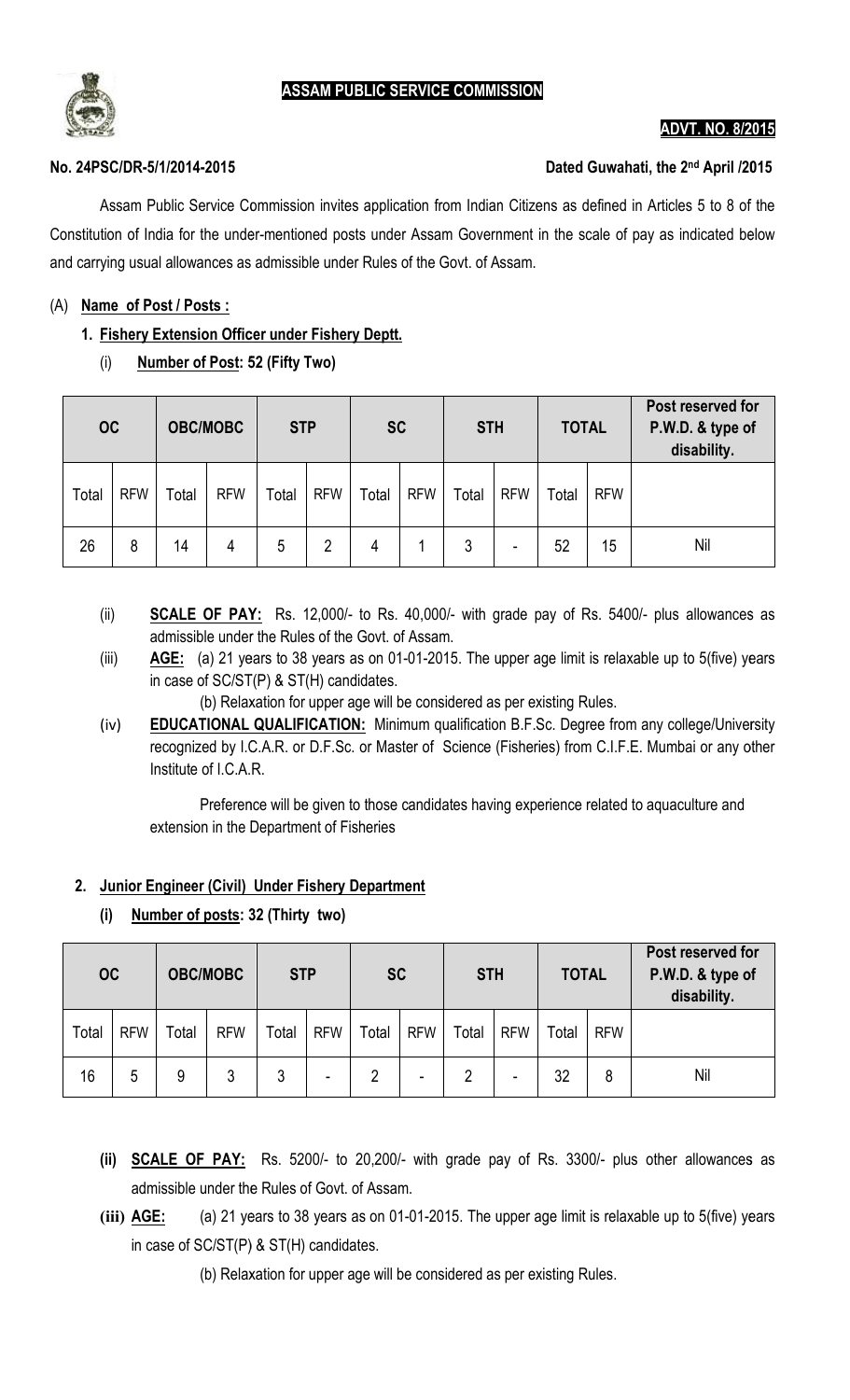**(iv) EDUCATIONAL QUALIFICATION:** The essential qualification for the post of Junior Engineer is Diploma in the Civil engineering from any Engineering Institute recognized by All India Council of Technical Education (AICTE).

Preference will be given to those candidates having experience in execution/supervision of civil works under Fishery Department.

# **3. Asstt. Food Analyst (Class-I) in the State Public Health Laboratory, Bamunimaidan, Ghy-21 under H &F.W(A) Deptt**.

**(i) No. of Posts: 5(five)** 

| <b>OC</b> |            | <b>OBC/MOBC</b> |            | <b>STP</b> |            | <b>SC</b>                |            | <b>STH</b> |                          | <b>TOTAL</b> |                          | Post reserved for<br>P.W.D. & type of<br>disability. |
|-----------|------------|-----------------|------------|------------|------------|--------------------------|------------|------------|--------------------------|--------------|--------------------------|------------------------------------------------------|
| Total     | <b>RFW</b> | Total           | <b>RFW</b> | Total      | <b>RFW</b> | Total                    | <b>RFW</b> | Total      | <b>RFW</b>               | Total        | <b>RFW</b>               |                                                      |
| 3         | -          |                 | $\,$       | -          | ۰          | $\overline{\phantom{0}}$ | ۰          |            | $\overline{\phantom{a}}$ | 5            | $\overline{\phantom{0}}$ | Nil                                                  |

- **(ii) SCALE OF PAY:** Rs. 12,000/- to Rs. 40,000/- (PB-4) with grade pay of Rs. 5400/- plus allowances as admissible under the Rules of the Govt. of Assam.
- **(iii) Age:** (a) 21 years to 38 years as on 01-01-2015. The upper age limit is relaxable up to 5(five) years in case of SC/ST(P) & ST(H) candidates.
- **(iv) EDUCATIONAL QUALIFICATION:** Must be M.Sc. in Chemistry or M.Sc. in Food & Drug from a recognized university.
- **(v)** Desirable:- Preference will be given to candidates having uniform academic career and experience in handling sophisticated equipments in a reputed Laboratory of Research Institution.
- **NB: CONDITION:** Govt. servant joining the service of the State Govt. on or after 1<sup>st</sup> February, 2005 shall not be governed by the existing Assam Service(Pension) Rules, 1969 and orders issued there under from time to time. So far as their pension and other retirement benefits are concerned they will be governed by a new set of pension Rules, Which are already formulated with the Contributory Pension Scheme announced by the Govt. of India.

## **B. HOW TO APPLY**

- a. Application form may be obtained by downloading the same from the APSC's website www.apsc.nic.in.
- b. The last date of receiving duly filled up application form in the Commission's office is fixed on **05-05-2015**.
- c. Applications (including applications received through post) received after the last date fixed for receipt shall not be entertained.
- d. Applications which are signed by the candidates and accompanied by all particulars as called for in the application form prescribed by the Commission only shall be considered and candidates fulfilling all the terms of the advertisement of the respective posts shall be called for a Screening test or Viva-voce interview where necessary as decided by the Commission.